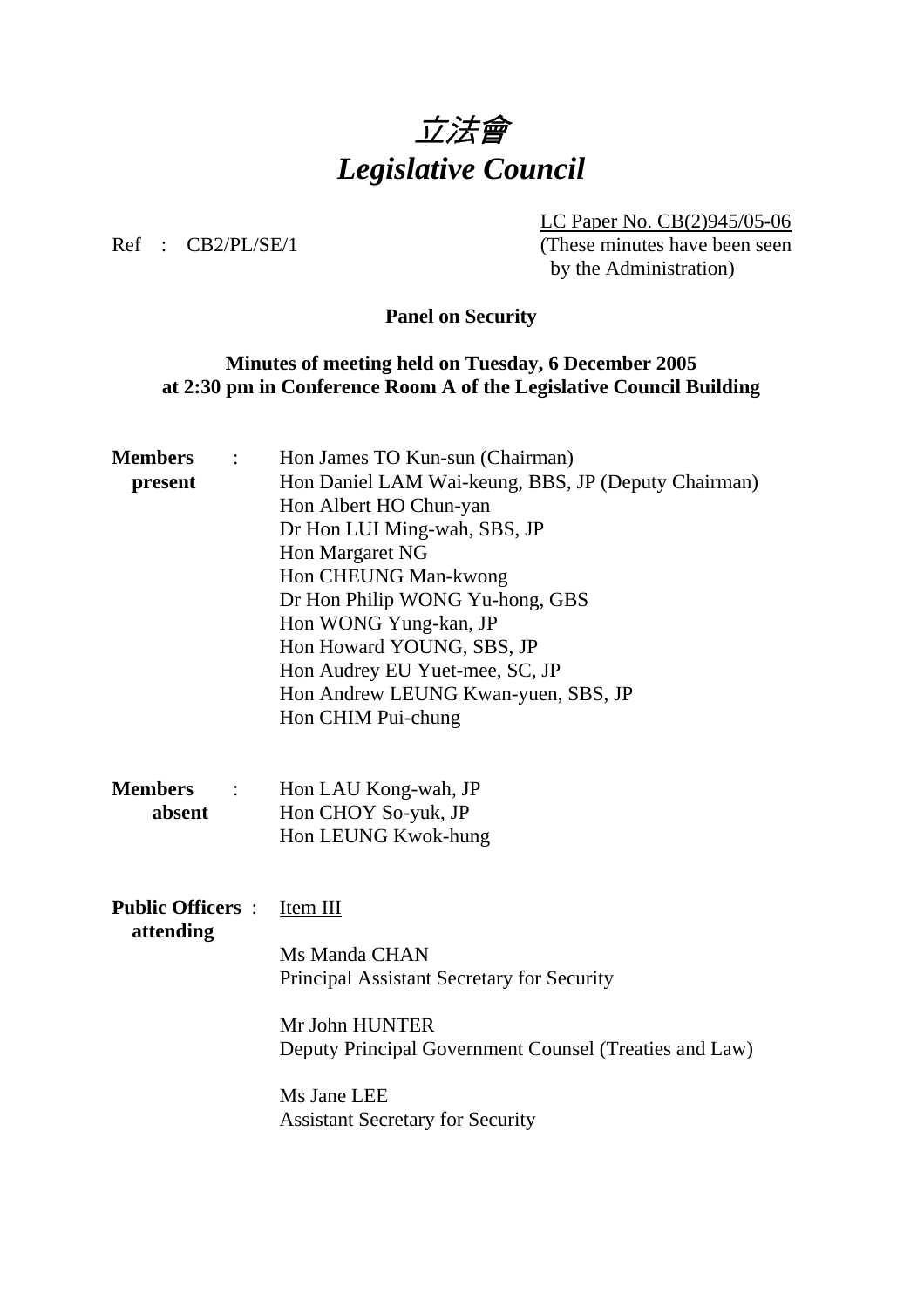$-2 -$ 

Item IV

 Mr Michael W L WONG Deputy Secretary for Security 3

 Ms Linda K P SO Principal Assistant Secretary for Security

 Ms Anita H Y LI Assistant Secretary for Security

 Mr TSOI Hon-kuen Assistant Director of Immigration (Personal Documentation)

 Ms Helen W M CHAN Assistant Director of Immigration (Visa and Policies)

 Mr David K W YUEN Departmental Secretary Immigration Department

ItemV

 Miss S H CHEUNG Deputy Secretary for Security 1

 Miss Rosalind CHEUNG Assistant Secretary for Security

 Miss Janet WONG Head, Ministerial Conference Co-ordination Office Trade and Industry Department

 Mr Henrique KOO Assistant Commissioner of Police (Operations)

 Mr J P CHEUNG Principal Transport Officer/Urban Transport Department

**Clerk in** : Mrs Sharon TONG  **attendance** Chief Council Secretary (2)1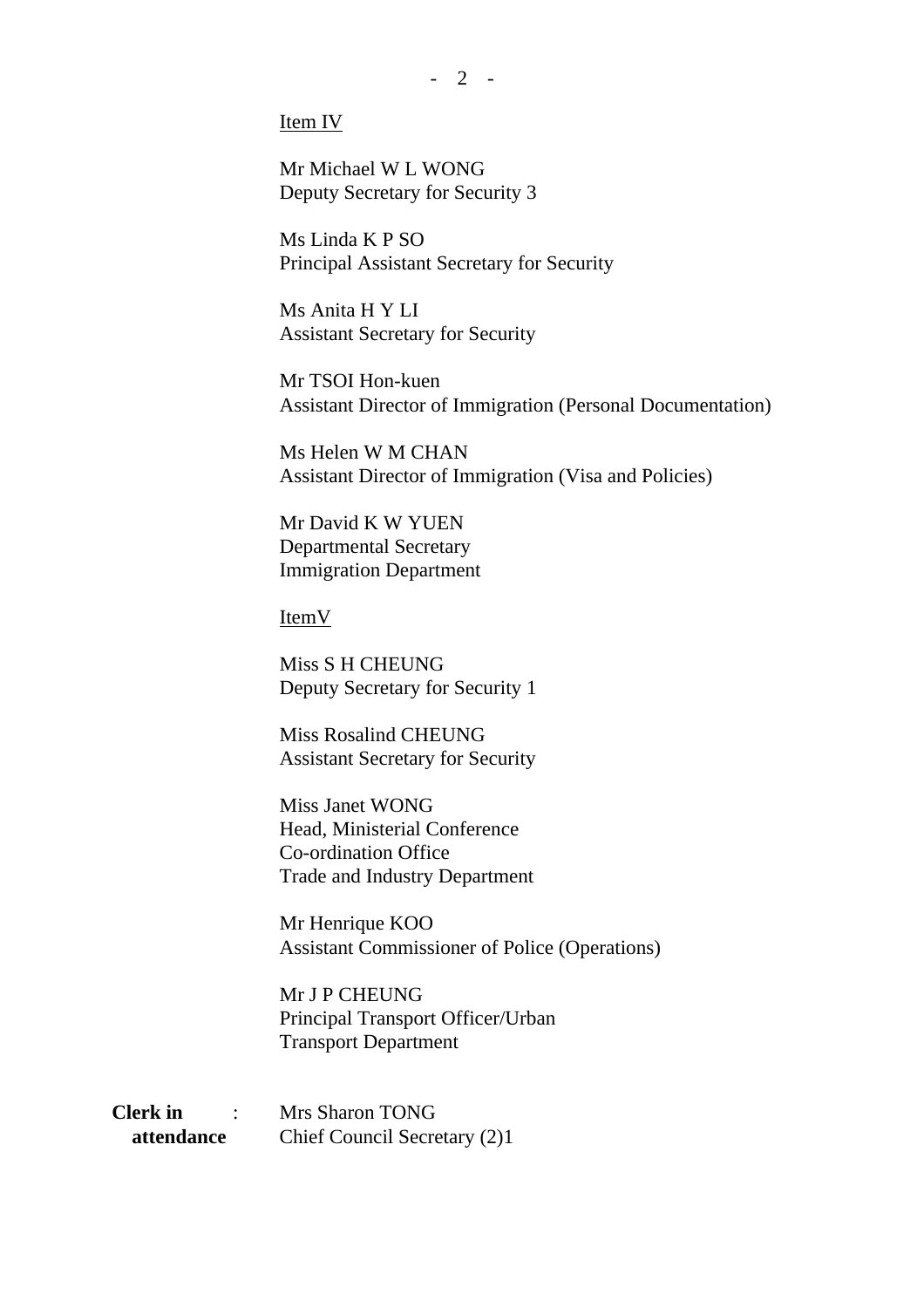- 3 -

# **Staff in** : Mr LEE Yu-sung  **attendance** Senior Assistant Legal Adviser 1

 Mr Raymond LAM Senior Council Secretary (2) 5

 Ms Alice CHEUNG Legislative Assistant (2) 1

#### Action

#### **I. Information papers issued since the last meeting**  (LC Paper No. CB(2)427/05-06(01))

 Members noted that a letter dated 8 November 2005 from the Joint Committee for the Abolition of Death Penalty to the Secretary for Security, which was copied to the Panel, had been issued since the last meeting.

## **II. Date of next meeting and items for discussion**

(LC Paper Nos. CB(2)546/05-06(01) and (02))

2. Members agreed that the following items would be discussed at the next meeting to be held on 3 January 2006 at 2:30 pm -

- (a) Operation of the Long Term Prison Sentences Review Board;
- (b) Rules and directions for the questioning of suspects and the taking of statements : Caution Statement; and
- (c) Police cooperation on exchange of information in the detection of crime.

3. Members also agreed that a special meeting would be held on 24 January 2006 at 10:45 am to receive a briefing by the Commissioner of Police on the crime situation in 2005.

4. The Chairman informed members that the Administration had advised that the item "Policy on the admission of refugees" would not be ready for discussion in January 2006.

5. Members also agreed that the items "Hong Kong Special Administrative Region Identity Card Project" and "Guidelines in the Force Procedures Manual on the seizure of property" would be deleted from the list of outstanding items for discussion.

6. Regarding the monitoring of anti-terrorism measures by the Administration, Ms Margaret NG said that the Administration had informed the Panel of the latest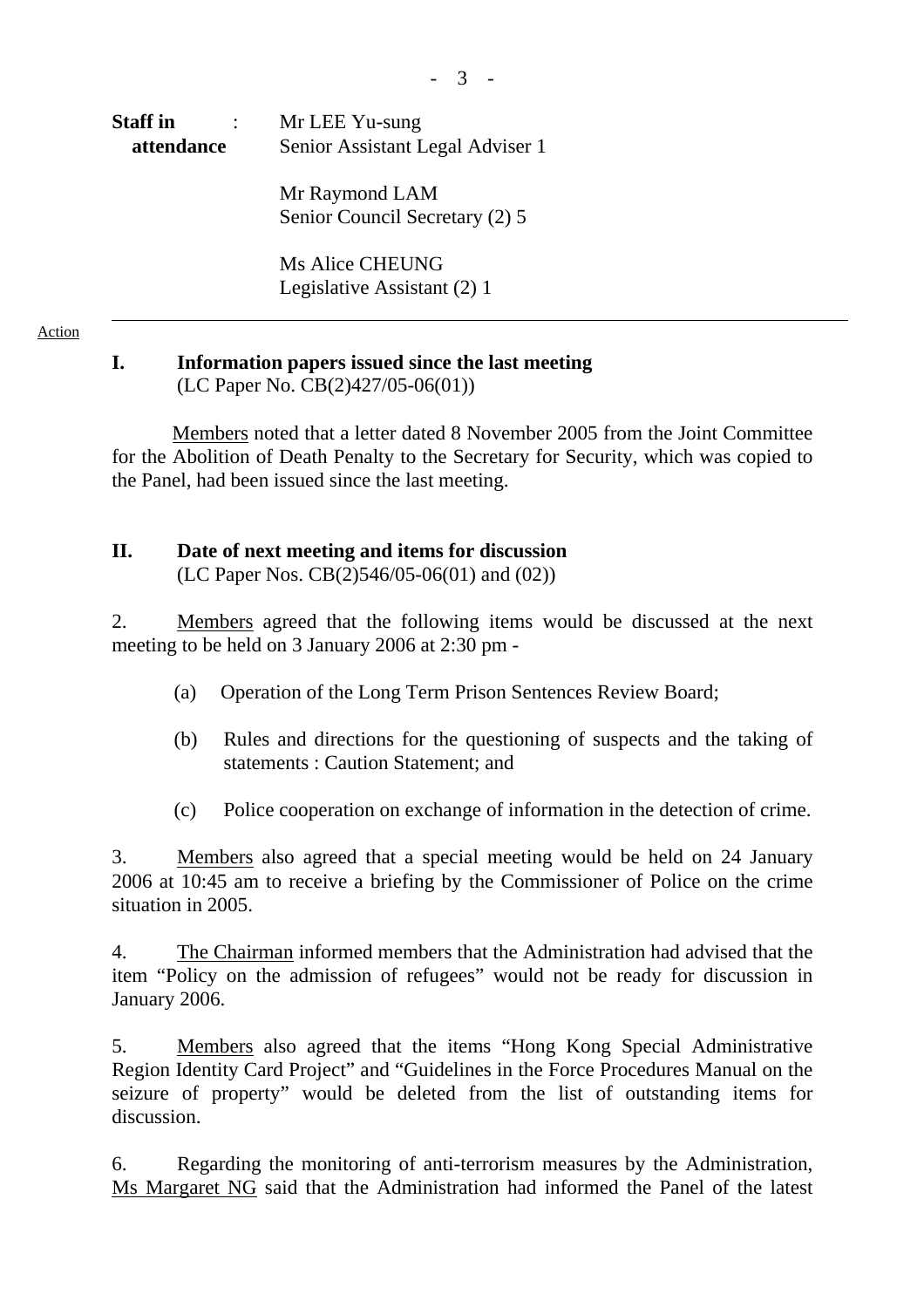development regarding the review of the suspicious transaction reporting requirements under section 12 of the United Nations (Anti-terrorism Measures) Ordinance, the Drug Trafficking (Recovery of Proceeds) Ordinance and the Organized and Serious Crimes Ordinance. The Administration had also informed the Panel that a public consultation would be conducted on the proposals drawn up after the review. She suggested that the Administration should be requested to provide an update on the progress of the review, including the outcome of the consultation exercise. Members agreed.

# **III. Legislative proposal to implement the Convention on the Safety of United Nations and Associated Personnel**

(LC Paper No. CB(2)546/05-06(03))

7. Principal Assistant Secretary for Security (PAS(S)) briefed members on the Administration's legislative proposals to implement the Convention on the Safety of United Nations (UN) and Associated Personnel.

8. Mr CHEUNG Man-kwong asked whether the legislative proposals would be applicable to the rendition of Hong Kong residents who committed the relevant crime in the Mainland and Mainlanders who committed such crime in Hong Kong.

9. PAS(S) responded that the extradition requirements under the Convention would be implemented by an order to be made in accordance with the Fugitive Offenders Ordinance (Cap. 503). Section 2 of the Ordinance stipulated that the arrangements under the Ordinance were not applicable to the Mainland. Therefore, the legislative proposals did not cover the rendition of Hong Kong residents who committed crime in the Mainland and Mainlanders who committed crime in Hong Kong. Such offences would have to be dealt with in accordance with the laws of the jurisdiction in which the crime was committed.

10. The Chairman asked whether the term "Chinese national" covered a person who was both a Taiwan resident and a Hong Kong permanent resident.

11. PAS(S) responded that according to Article 24 of the Basic Law (BL24) and Schedule 1 to the Immigration Ordinance (Cap. 115), persons who were both "Chinese nationals" and Hong Kong permanent residents should be –

- (a) Chinese citizens born in Hong Kong before or after the establishment of the Hong Kong Special Administrative Region (HKSAR);
- (b) Chinese citizens who had ordinarily resided in Hong Kong for a continuous period of not less than seven years before or after the establishment of the HKSAR; and
- (c) Persons of Chinese nationality born outside Hong Kong of those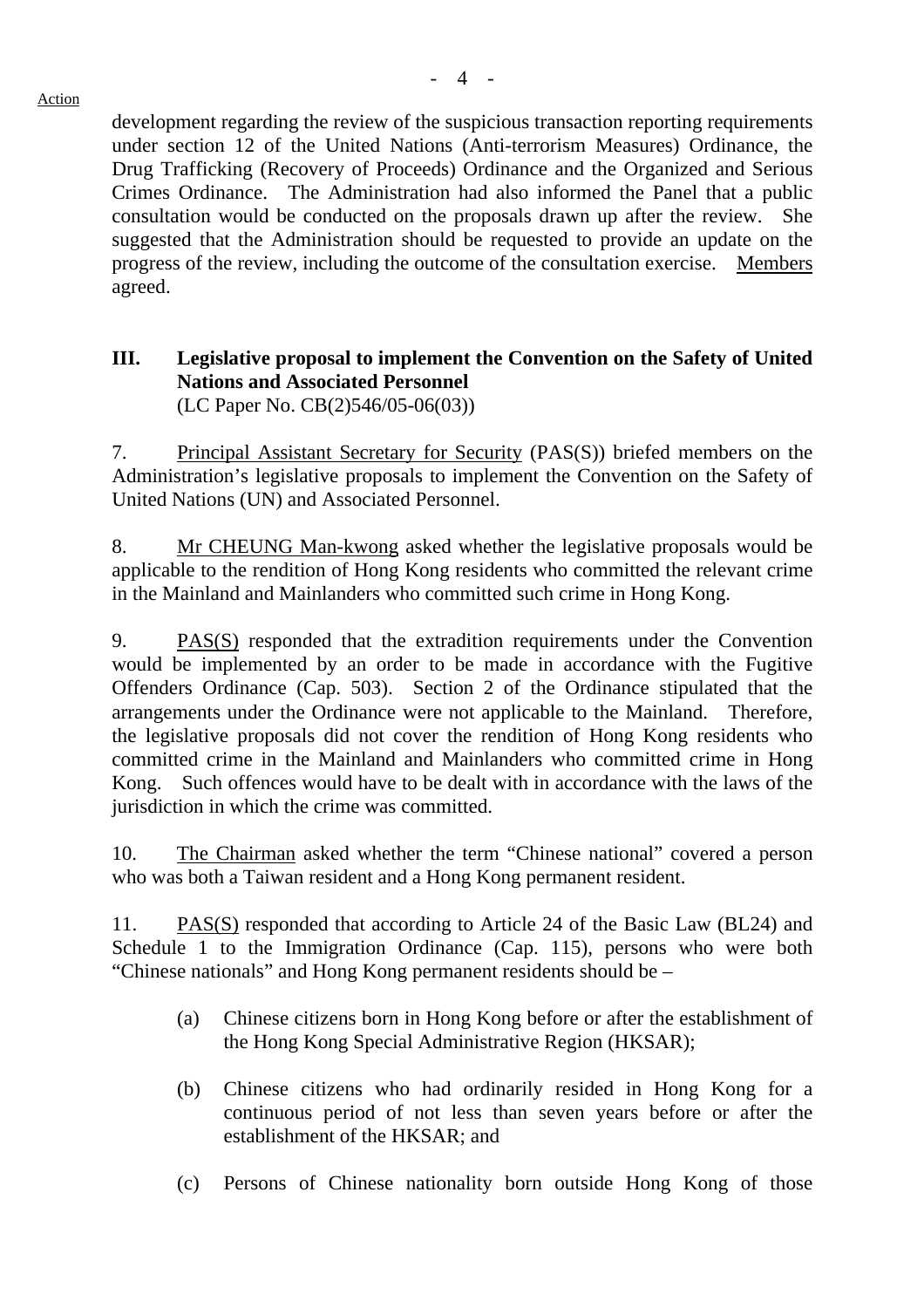residents referred to in paragraphs (a) and (b) above.

12. The Chairman said that a number of Hong Kong permanent residents were residing in Taiwan. He asked whether the legislative proposals would be applicable to such persons. He considered that if the legislative proposals were to be applicable to such persons, sufficient publicity should be launched. PAS(S) undertook to provide a written response on whether the legislative proposals would be applicable to Hong Kong permanent residents residing in Taiwan.

13. The Chairman expressed concern that the legislative proposals might not be applicable to stateless persons who acquired the right of abode (ROA) in Hong Kong under BL24(2)(6).

14. PAS(S) responded that Article 10(1)(b) of the Convention provided that each State Party should take such measures as might be necessary to establish its jurisdiction over the crimes set out in Article 9 of the Convention when the alleged offender was a national of that State. As Hong Kong did not have "nationals", jurisdiction would be established in respect of permanent residents who were also Chinese nationals. She added that the requirement in Article 10(2)(a) of the Convention, which provided that a State Party might establish its jurisdiction over such crime when it was committed by a stateless person whose habitual residence was in that State, was not a mandatory one and had not been adopted by the Administration.

15. The Chairman suggested that the Administration should further consider establishing extra-territorial jurisdiction over stateless persons who acquired ROA in Hong Kong under BL24(2)(6), or by making the legislative proposals applicable to all Hong Kong permanent residents, regardless of whether they were Chinese nationals.

16. The Chairman asked whether Hong Kong had encountered difficulties in the trial of Hong Kong residents who had committed crime in another jurisdiction.

17. PAS(S) responded that as the crimes proscribed by the Convention were offences under existing local legislation, there should not be difficulties in the implementation of the legislative proposals.

18. The Chairman asked whether it would be more desirable from a policy point of view to extradite the offender to the jurisdiction where the crime was committed for trial. PAS(S) responded that it would depend on the place where evidence was mainly found, and whether a request for extradition was made by the jurisdiction concerned.

19. Mr WONG Yung-kan asked whether a Hong Kong permanent resident who was a UN personnel and committed murder in another jurisdiction would be extradited to Hong Kong for trial. He questioned whether such an arrangement would be fair, given that there was virtually no death sentence in Hong Kong but there

Adm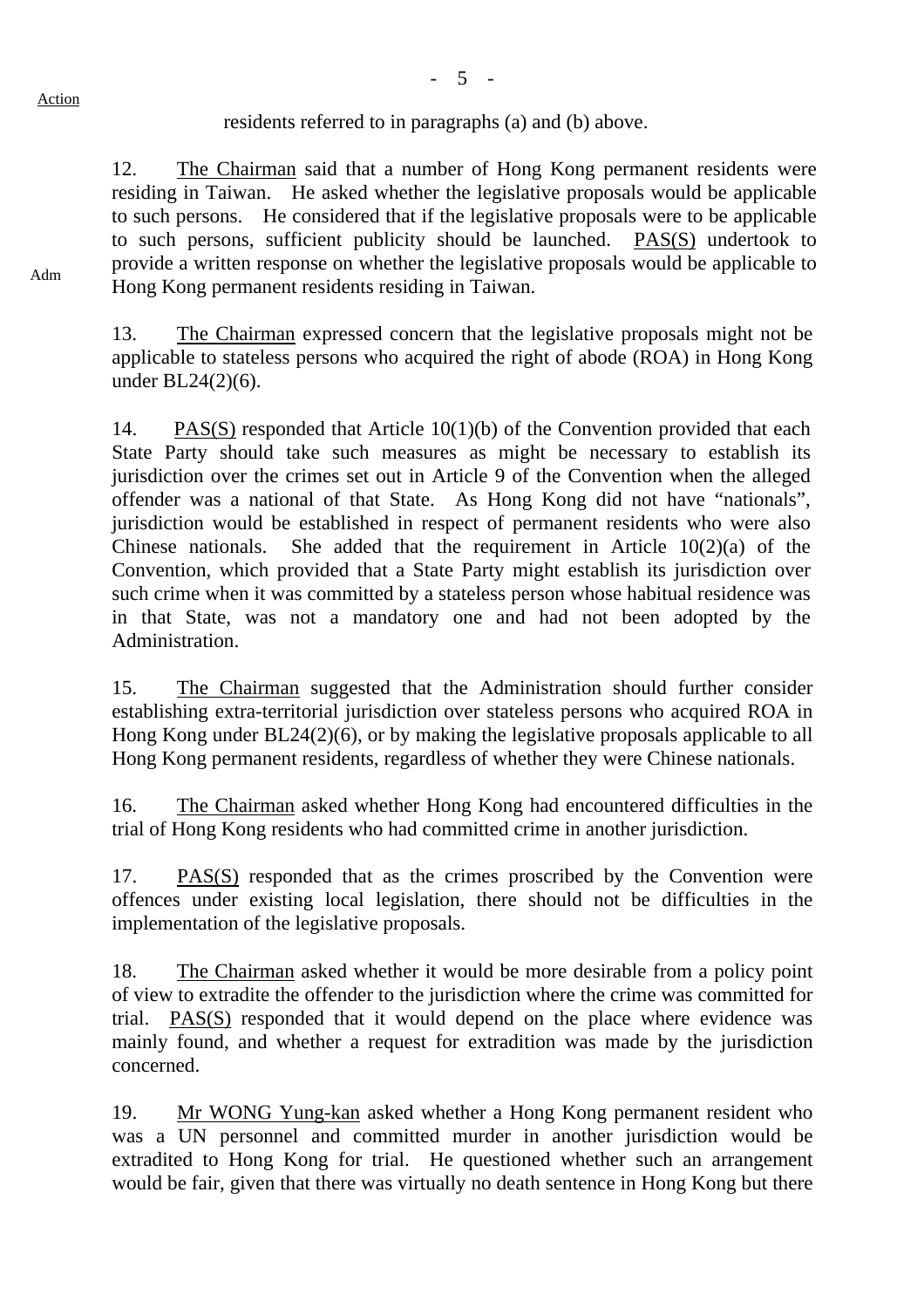might be death sentence in the jurisdiction concerned.

Action

Adm

20. PAS(S) responded that the legislative proposals sought to ensure the safety and security of UN and associated personnel, but did not deal with crime committed by UN personnel. A Hong Kong permanent resident who was a UN personnel and committed murder in another jurisdiction would generally be tried in that jurisdiction, and Hong Kong would not request surrender of that person solely on the basis of his/her permanent residency status.

21. The Chairman asked how a Hong Kong permanent resident who possessed dual nationality, namely, Chinese nationality and another nationality, and committed crime in another jurisdiction would be dealt with under the legislative proposals. PAS(S) undertook to provide a written response.

**IV. Revision of certain fees and charges for services not directly affecting people's livelihood** 

 (LC Paper Nos. CB(2)2124/04-05(01), CB(2)2352/04-05 and CB(2)241/05-06(01))

22. Deputy Secretary for Security 3 (DS for S3) briefed members on the Administration's proposal to revise the fees and charges for services under the purview of the Security Bureau which did not directly affect people's livelihood or general business activities.

23. The Chairman said that an increase in the fees of travel documents might have an impact on the daily life of the general public. He asked whether the proposed increase in the fees of travel documents, especially the HKSAR Passport, could be deferred.

24. DS for S3 responded that a fee would be considered as not directly affecting people's livelihood or general business activities, if such fee would have one or more of the following characteristics –

- (a) the number of people or businesses affected by the revision was limited;
- (b) the fees were not related to services absolutely necessary in people's daily life;
- (c) the usage of the service might only be occasional or one-off; and
- (d) the actual monetary impact was not significant in comparison with other relevant costs, such as the cost for a trip outside Hong Kong.

25. DS for S3 informed members that the fee for a 32-page HKSAR Passport for persons 16 years of age or above, which was HK\$320, was relatively low in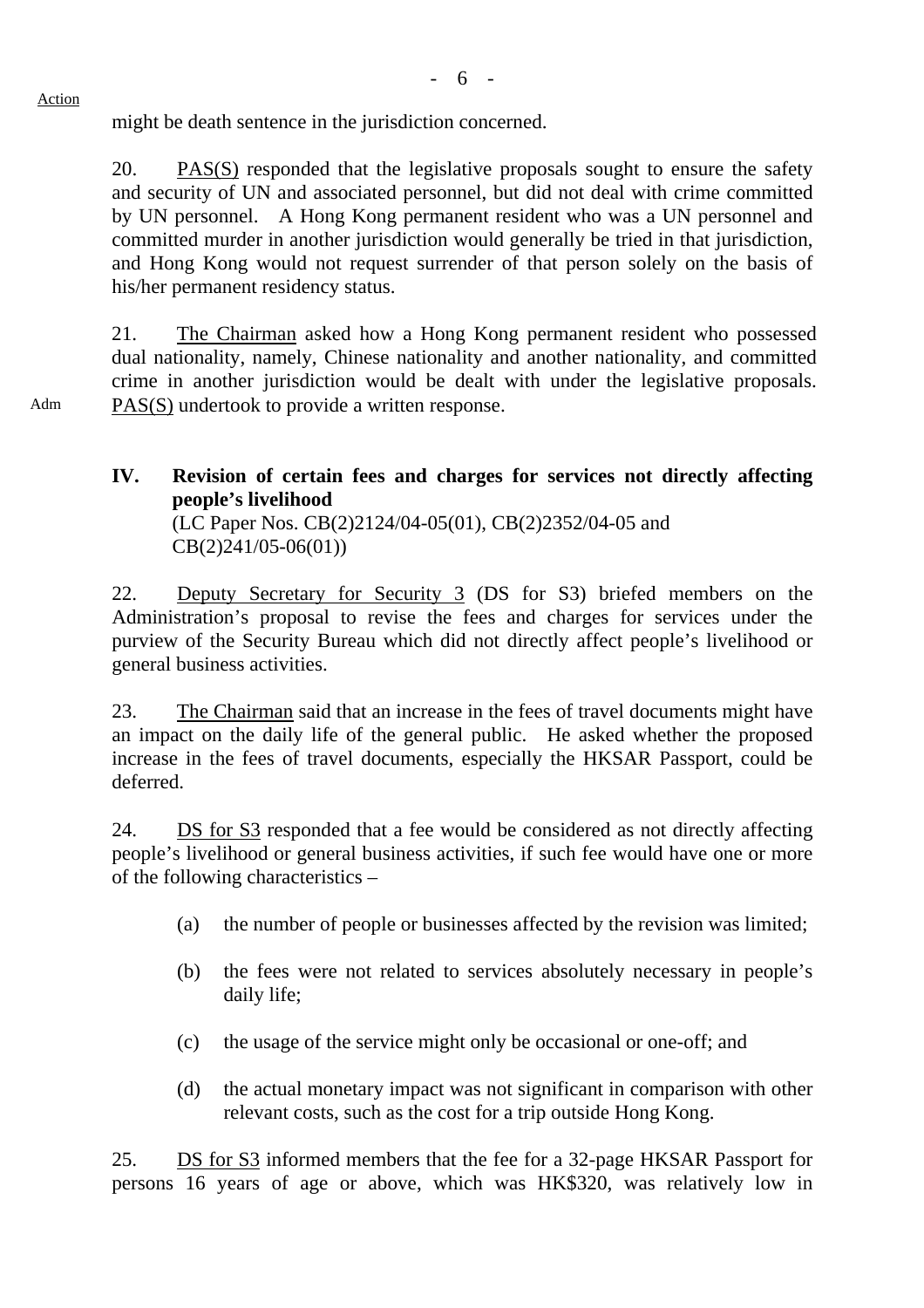comparison with those for passports issued by other countries, the details of which were as follows –

| Country                         | Estimated Fee in HK\$ |  |
|---------------------------------|-----------------------|--|
| Australia                       | \$987                 |  |
| Canada                          | \$650                 |  |
| Japan                           | over \$1,000          |  |
| <b>United Kingdom</b>           |                       |  |
| - 32 page passport              | \$970                 |  |
| - 48 page passport              | \$1,150               |  |
| <b>United States of America</b> | \$755                 |  |

26. DS for S3 said that if the fee for a service was not recovered to a full-cost level, such a service would in fact be subsidised by other members of the public who did not use the service. Delaying the fee increase might also result in a more substantial fee increase at a later time. He stressed that many fees had not been revised since 1997.

27. The Chairman asked when the fee for a HKSAR Passport was last increased. He also asked whether it was the Administration's original intention to recover the full cost of a HKSAR Passport.

28. DS for S3 responded that when the HKSAR Passport was launched in 1997, the fee was set at \$280, which was much lower than its full cost, so as to attract more applications. This would in turn result in wider use and increased overseas acceptance of the passport. The fee was revised to \$320 in 2000 and had remained unchanged thereafter. The Financial Secretary subsequently indicated in the 2004-05 Budget Speech that adjustment to government fees and charges would resume in line with the "user pays" principle.

29. The Chairman said that, after considering the explanation given by the Administration, and having regard to the fact that a user did not have to apply for a passport very frequently, the proposed increase in fee for a HKSAR Passport was acceptable.

30. Ms Margaret NG said that the charges for genetic tests were expensive. She asked about the cost effectiveness of such tests and the number of genetic tests conducted. She also asked whether sufficient staff had been deployed for conducting genetic tests.

31. DS for S3 said that between July 2001 and October 2005, there were about 10 600 cases where the applicants for the Certificate of Entitlement were required to undergo genetic test. Among these, genetic tests had been conducted in more than 7 900 cases. Genetic tests were still to be conducted in about 1 800 cases. There were also cases where the applicants concerned had not taken genetic tests although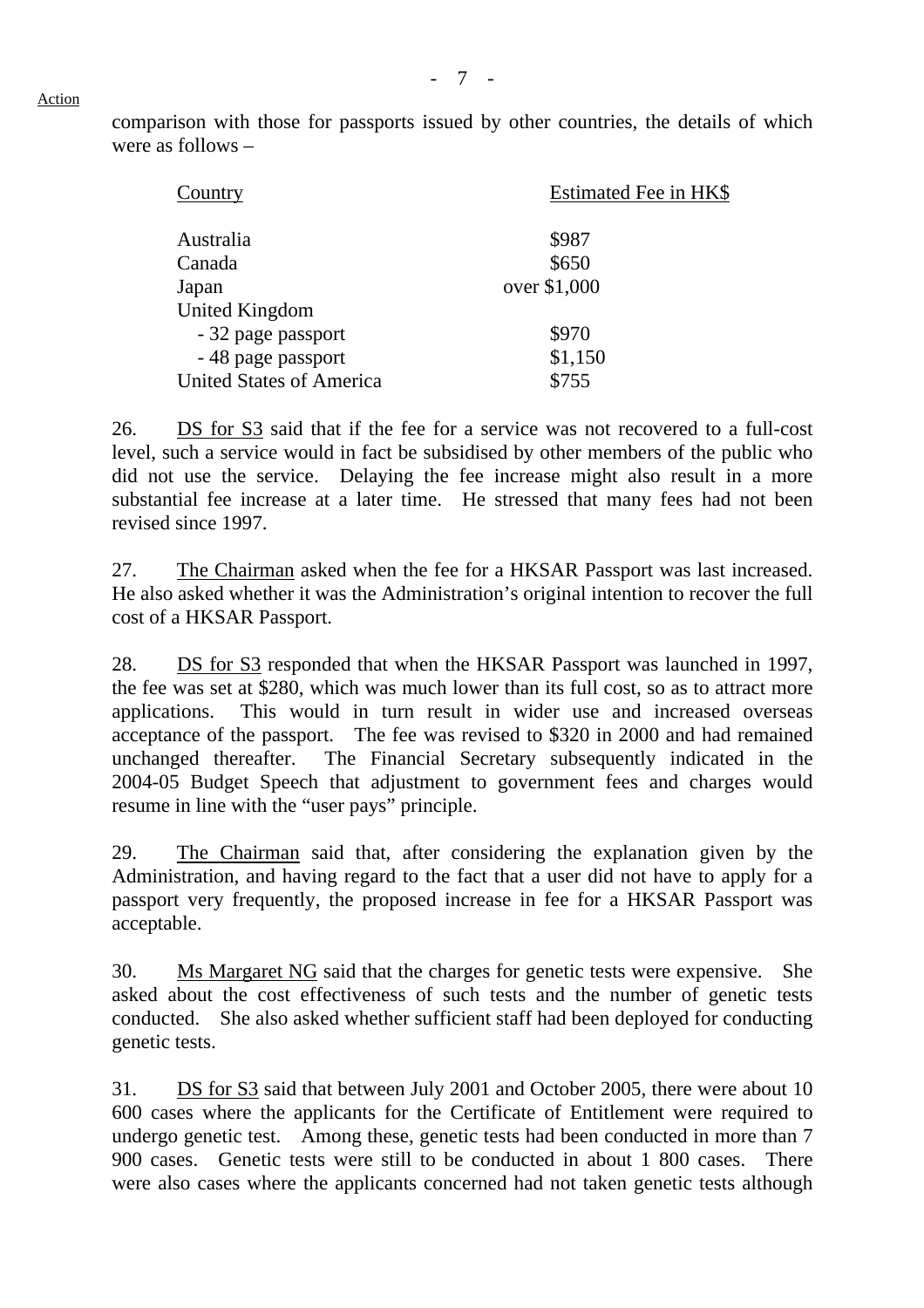they had been requested to do so. There was no backlog in genetic tests arising from the shortage of manpower. He said that ROA claimants who encountered financial difficulties could apply for waiver of the genetic test charge. Assistant Director of Immigration (Visa and Policies) added that 630 applications for waiver of genetic test charge had been received by the end of November 2005. Of these, waiver had been granted in 536 cases and partial waiver had been granted in 16 cases.

## **V. Security arrangements for the Sixth Ministerial Conference of the World Trade Organization to be held in Hong Kong from 13 to 18 December 2005**

(LC Paper Nos. CB(2)546/05-06(04) and (05))

32. Deputy Secretary for Security 1 (DS for S1) briefed members on the security arrangements for the Sixth Ministerial Conference of the World Trade Organization (WTO) to be held in Hong Kong from 13 to 18 December 2005. She informed members that one of the designated public activity areas was only located at less than 300 metres from the Hong Kong Convention and Exhibition Centre at its closest.

33. Members noted a leaflet entitled "Understanding the Hong Kong Ministerial Conference : 13 – 18 December 2005" provided by the Administration, which was tabled at the meeting.

(*Post-meeting note* : The leaflet tabled at the meeting was issued to members vide LC Paper No. CB(2)618/05-06 on 7 December 2005. )

34. Mr CHEUNG Man-kwong said that the Administration's paper tended to be focused on public meetings and public processions during the conference period. He asked how the Administration would deal with terrorist attacks. Referring to paragraph 4 of the Administration's paper, he also asked about the meaning of a "moderate" threat of terrorist attack.

35. DS for S1 said that there were three threat levels for terrorist attack and "moderate" was the middle level. Although there was no indication of the existence of any local terrorist group, the Administration would not rule out the possibility of attacks from external terrorist groups, given that Hong Kong was an international city. There were effective measures against the trafficking of firearms, biochemical and nuclear materials. There was legislation against the financing of terrorist activities and a sound immigration control system. Anti-terrorist measures had also been drawn up by the Police.

36. Assistant Commissioner of Police (Operations) (ACP(O)) added that there was no intelligence suggesting that Hong Kong would be the target of terrorist attacks. However, some delegates might be the targets of terrorist attacks. In this respect, the Police had been exchanging intelligence with the law enforcement agencies of other jurisdictions. Security facilities were constantly reviewed and inspected. Some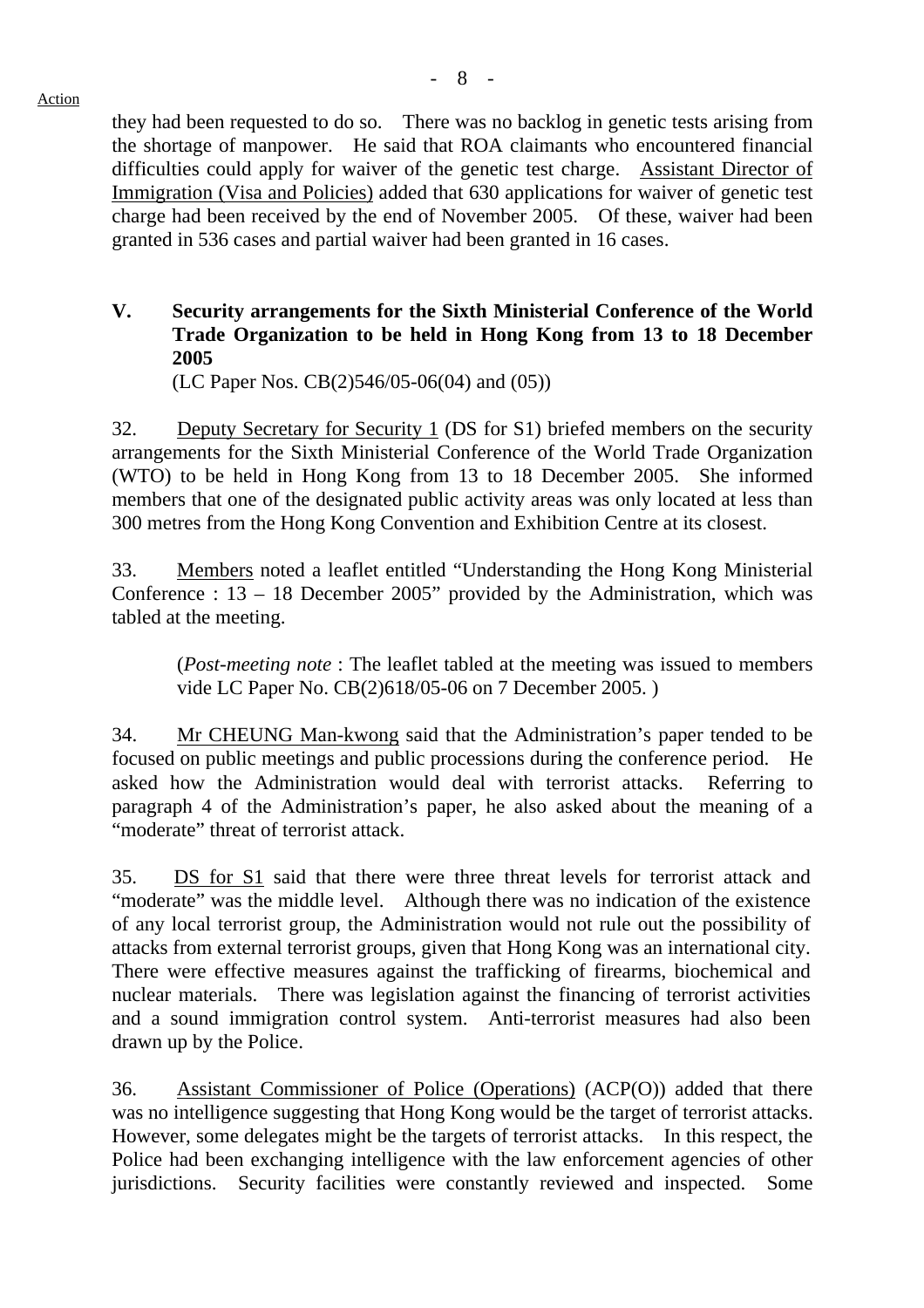Police officers had been sent overseas in the past to gain understanding of overseas experience and strategies adopted. Contingency plans had been drawn up by the Police.

37. Mr CHEUNG Man-kwong said that many terrorist attacks in other places had not been directed at high-security spots, but hotels and tourist spots. He asked whether measures had been drawn up against attacks at such places.

38. ACP(O) responded that the Police's work against terrorist activities was mainly intelligence-led and directed at combating the problem at source. The Police would step up security at high-risk facilities and suggest that hotels and bars should step up security for their premises. Mr CHEUNG Man-kwong considered that the Police's work against terrorist activities should not only be intelligence-led. The Police should step up security at high-risk locations.

39. The Chairman asked whether publicity on the precautionary measures that should be adopted by members of the public had been launched.

40. ACP(O) responded that numerous briefings had been held in recent months for banks, shops, restaurants and building management companies on the measures to be adopted. Briefings had also been held for District Councils.

41. Mr CHEUNG Man-kwong asked whether the Administration had maintained a "black list" of visitors to Hong Kong so that control could be exercised at the immigration control points.

42. DS for S1 responded that each application for entry into Hong Kong would be assessed having regard to the circumstances of the case concerned.

43. Mr WONG Yung-kan said that there were previous reports that some 6 000 Police officers would be deployed for MC6-related duties. However, it was reported recently that about 9 000 Police officers would be deployed. He asked whether there was any intelligence leading to such an increase.

44. ACP(O) responded that the Police had never stated that 6 000 Police officers would be deployed. The figure of 9,000 Police officers was mentioned by the Commissioner of Police. ACP(O) said that since 18 months ago, some Police officers had been sent overseas, such as in the international conferences held recently in Scotland and Korea, to gain understanding of overseas experience and strategies adopted.

45. Mr WONG Yung-kan said that one of the designated public activity areas was only at a distance of 300 metres from the conference venue. He asked how the Police would deal with attempts of demonstrators to break through the Police cordon by disruptive or violent means. He asked whether the Administration would consider using water cannons or tear gas to disperse demonstrators who launched such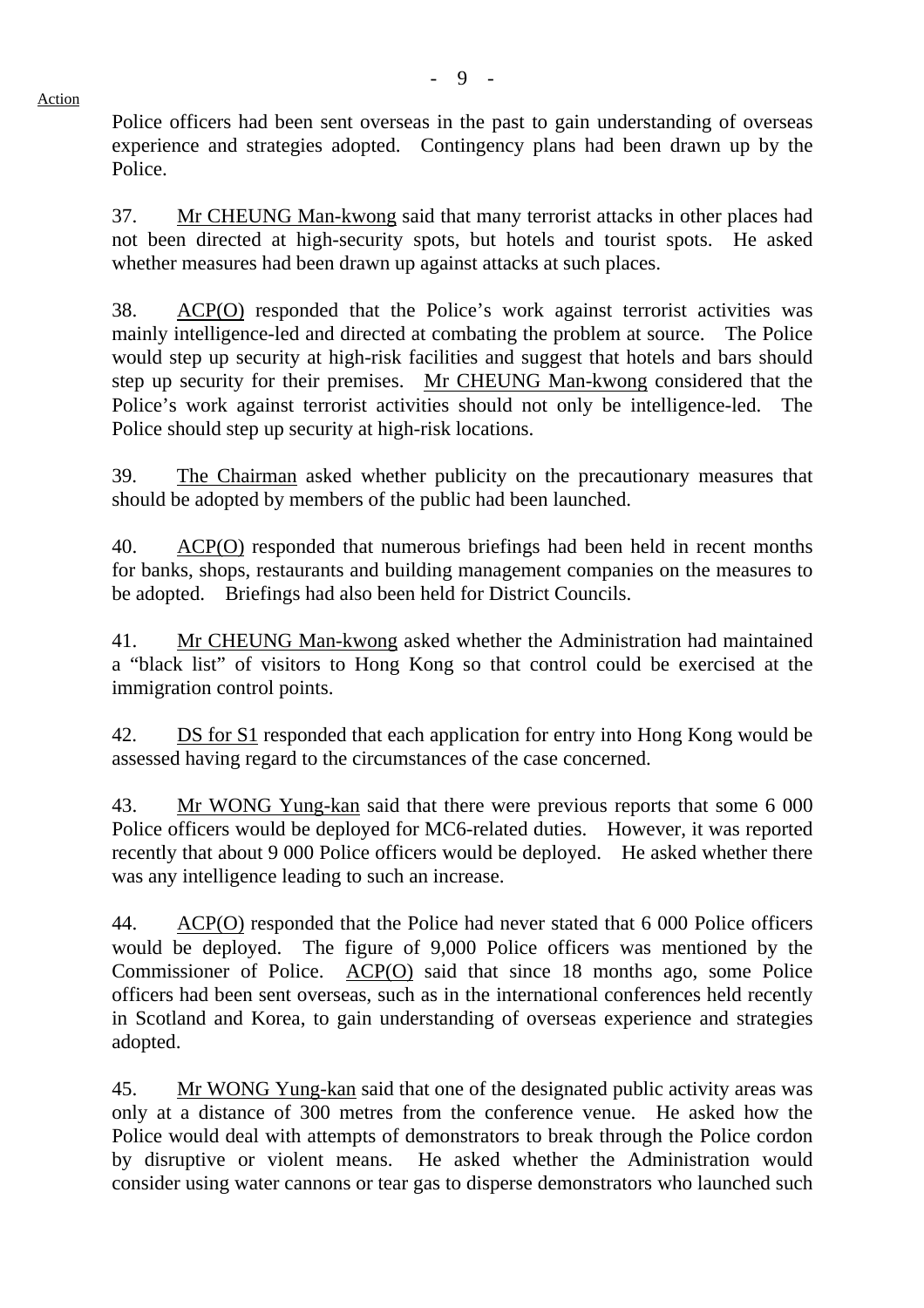attacks.

46. ACP(O) responded that the Police had maintained dialogue with both local and overseas non-government organisations (NGOs). They had indicated intention to conduct public meetings or public processions, and had undertaken to hold such activities in a peaceful manner. Where there were attempts to break through the Police cordon by disruptive or violent means, appropriate measures, such as the deployment of shield array, would be adopted by the Police.

47. ACP(O) said that the Police had no plan to use water cannons, which might cause harm to demonstrators. The use of tear gas would be considered when circumstances developed into a riot-like situation.

48. Ms Margaret NG asked how the Administration would deal with cases of serious traffic chaos or confusion while maintaining security at the same time. She asked whether the Administration had drawn up plans to deal with such a situation and resolve the problem within a certain period of time. She also asked whether there was adequate coordination among relevant government departments.

49. DS for S1 said that different contingency plans had been drawn up and updated where necessary. Should any problem arise, the Administration would seek to contain the problem and bring the situation back to normal as soon as practicable.

50. Principal Transport Officer/Urban, Transport Department said that the Transport Department had suggested that members of the public should pay attention to news disseminated through radio stations. Motorists were also recommended to use public transport and railway services during the conference period. Updated traffic news would be disseminated at half-hourly intervals. The Emergency Transport Coordination Centre would be put into 24-hour operation from 10 December 2005 onwards. To help diverting traffic from the Cross-Harbour Tunnel during the conference period, the Western Harbour Crossing and Eastern Harbour Crossing had agreed to provide concessions of 14% to 25% on tunnel tolls from 13 to 18 December 2005.

51. Head, Ministerial Conference Co-ordination Office (H(MCO)) said that adequate coordination was maintained among the government departments concerned. A number of meetings had been held among the Hospital Authority, the Fire Services Department and the Police for drawing up coordinated plans on the conveyance of casualties. She stressed that much preventive work had been conducted by the Administration. Participants of the opening ceremony had been arranged to arrive at the conference venue early and in different batches.

52. The Chairman said that there were reports that some members of an ambulancemen union intended to take industrial actions during the conference period to express their opposition to the Administration's plan to take disciplinary actions against the chairman of the union. He asked whether the issue had been resolved.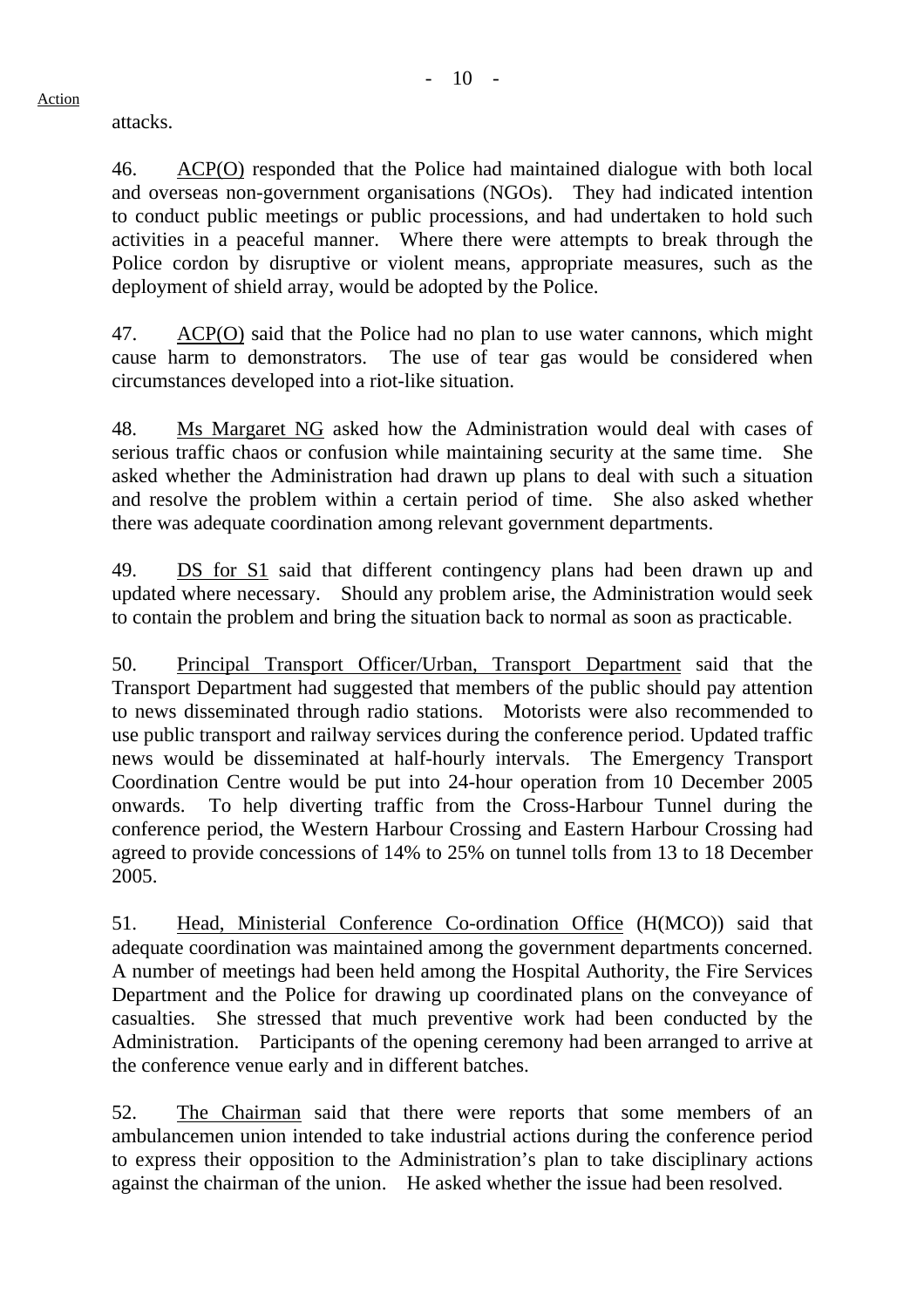53. DS for S1 responded that the Fire Services Department was liaising with the ambulancemen union concerned on the matter. The Administration hoped that the ambulancemen union would have regard to the interests of the public at large when considering whether to take industrial actions.

54. The Chairman said that it was important to maintain adequate emergency ambulance service during the conference period. He hoped that the Administration would have regard to the interests of the public at large when deciding whether disciplinary actions should be taken. DS for S1 noted the views of the Chairman. She said that the Administration was also working in the same direction.

55. The Chairman said that under the Public Order Ordinance, it would not be necessary to notify the Police of a public procession consisting of less than 30 persons. He asked whether the Administration would allow or disperse a public procession consisting of less than 30 persons in the vicinity of the closed area, such as along Harbour Road.

56. ACP(O) responded that as he mentioned Harbour Road was expected to have a high traffic volume, the Police would request the public procession to move to the designated public activity areas. Where the number of participants was very small and caused no inconvenience to other road users, the Police would allow the public procession to be held as far as practicable.

57. The Chairman said that there were reports that some Police officers from other jurisdictions would come to Hong Kong during the conference period. He asked about the number of such Police officers and whether they would be involved in any task.

58. ACP(O) responded that the law enforcement officers of about 10 countries had come to Hong Kong to observe the Police's operations, but they would not be involved in any law enforcement during the conference period.

59. The Chairman asked whether possible scenarios had been classified into different levels and when shield array and tear gas would be adopted.

60. ACP(O) responded that there was not a classification of possible scenarios. Whether there was a need for the use of force and the equipment that would be deployed would depend on the circumstances. He stressed that the Police would act in accordance with the law and their internal guidelines on the use of force.

61. The Chairman asked about the distribution of overseas demonstrators who had indicated intention to participate in public meetings or public processions during the conference period.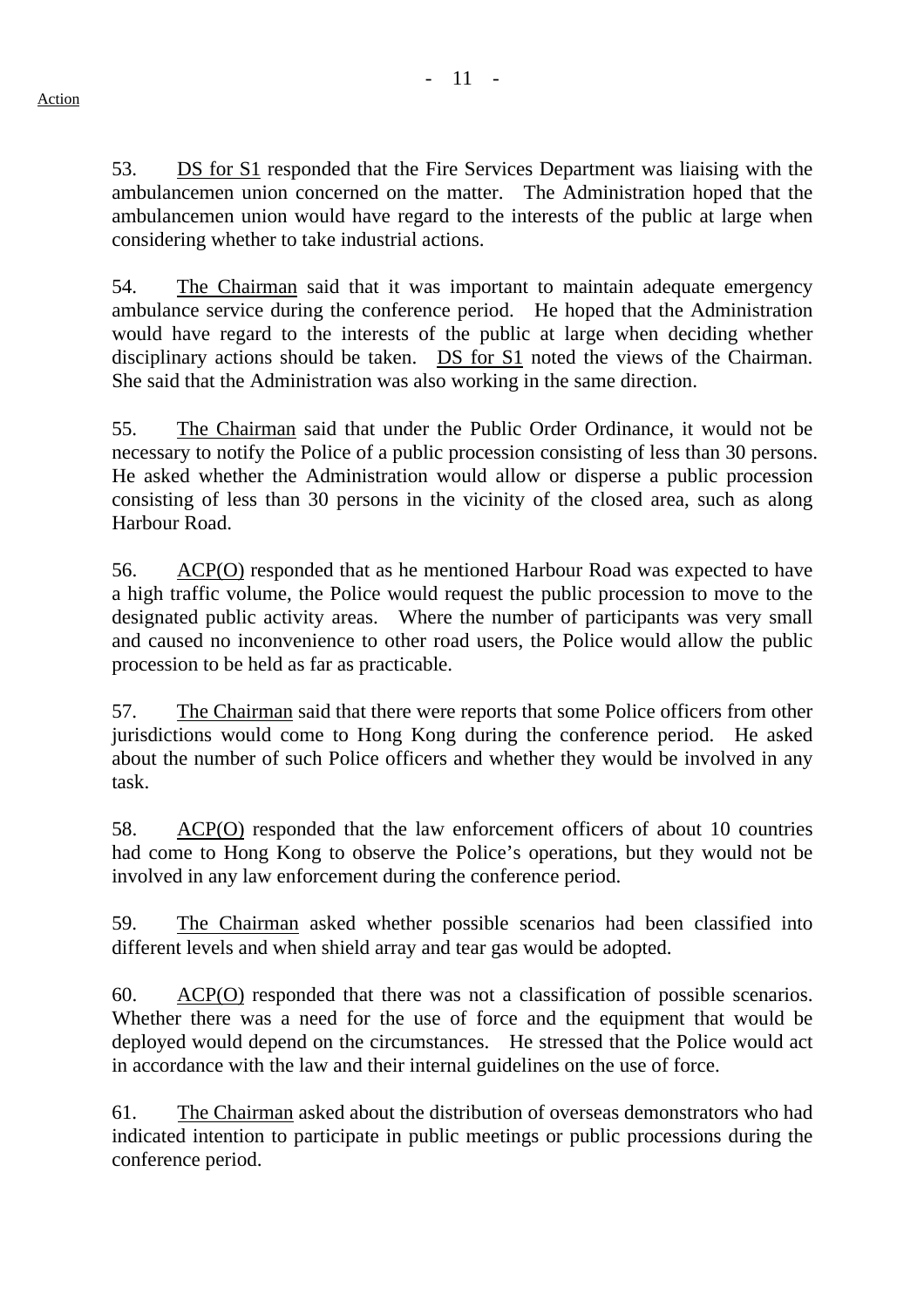62. ACP(O) responded that according to latest intelligence, about 10 000 persons had indicated their intention to participate in public meetings or public processions during the conference period. About 7 000 of these persons would be overseas demonstrators, among whom about 80% would come from Asian countries such as Korea, Indonesia and the Philippines.

63. Referring to paragraph 6 of the Administration's paper, the Chairman asked about the number of overseas demonstrators who could be contacted through the Hong Kong People's Alliance on World Trade Organization (HKPAWTO).

64. ACP(O) responded that the Police had, through HKPAWTO, communicated with the representatives of about 50 NGOs, which represented over 6 000 of the 7 000 overseas demonstrators.

65. The Deputy Chairman said that there were reports that some overseas demonstrators would be staying on the outlying islands. He expressed concern whether there would be adequate Police manpower on the outlying islands for dealing with unexpected situations. He added that sufficient Police manpower should especially be deployed on Lamma Island, where there were only two to three Police officers on duty.

66. ACP(O) responded that some overseas demonstrators would be staying on Lamma Island and Cheung Chau. He assured members that sufficient Police manpower would be maintained in various Police districts. To maintain adequate manpower, the Police had imposed a leave restriction from 20 November to 20 December 2005. The normal shift of a Police officer had been temporarily extended from 8.75 hours to 12 hours. Non-urgent assignments had been deferred until after the conference period. He added that the Police had been maintaining dialogue with NGOs on various matters, such as the arrangements for their travel from the outlying islands to urban areas.

67. Mr WONG Yung-kan said that there were reports that some demonstrators from the Philippines planned to rent some boats to stage a demonstration on the sea and some demonstrators might jump into the sea. He asked how the Police would deal with such a situation.

68. ACP(O) responded that the Police were aware that the demonstrators had rented two boats for demonstration on the sea. While the Police hoped that the demonstration would be held in a peaceful manner, the Police and the Marine Department would be prepared for dealing with any unexpected incidents.

69. H(MCO) said that the Administration would try its best to facilitate the conference to be held smoothly and keep inconvenience to members of the public to a minimum. She hoped that members of the public would be accommodating towards the special traffic and transport arrangements.